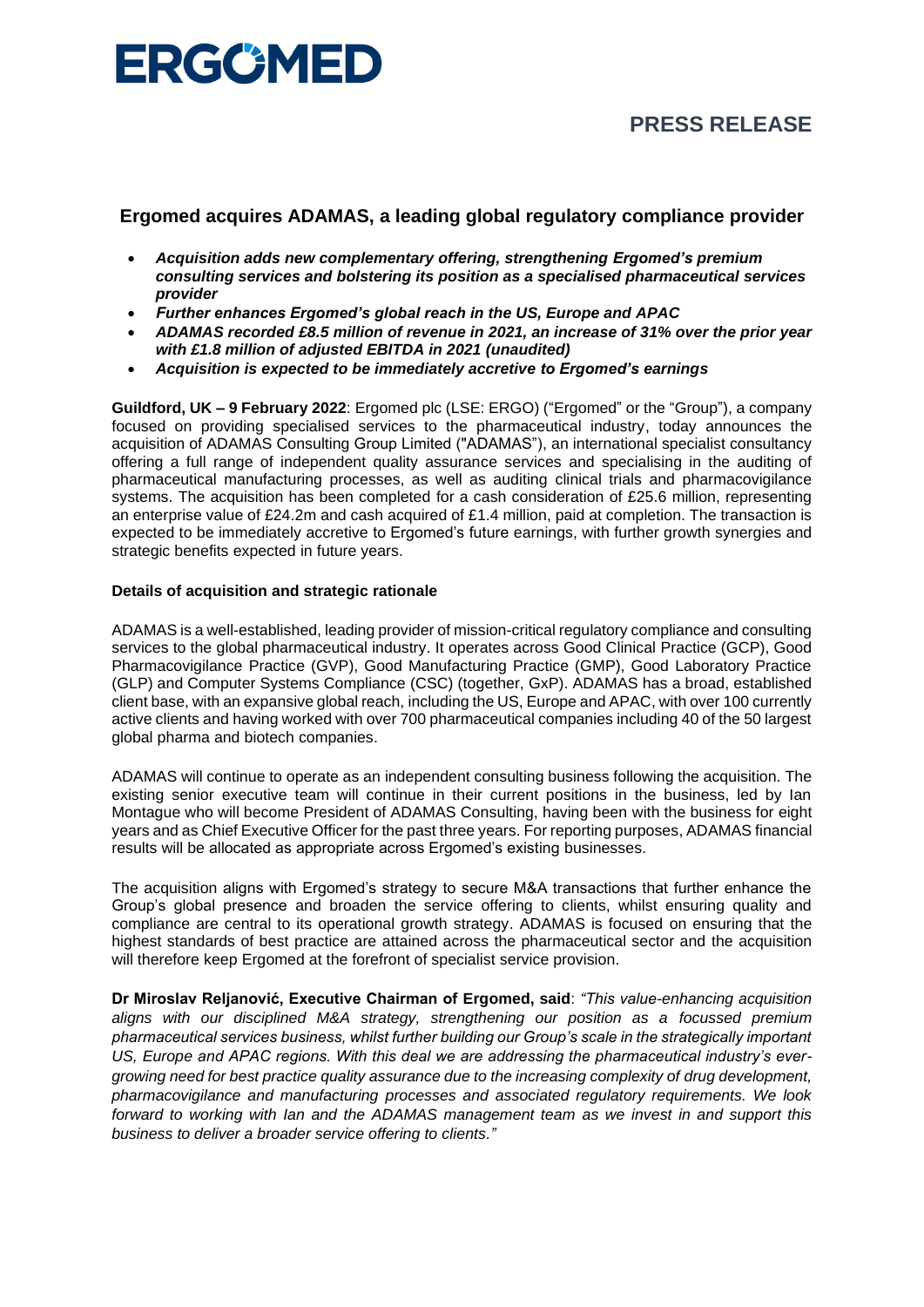# ERGCMED

**Ian Montague, Chief Executive Officer of ADAMAS, said**: "*Ergomed is a highly regarded business that shares our commitment to delivering regulatory compliance as well as the highest quality services to the global healthcare industry. Joining the Ergomed Group provides us with an even stronger platform and increased investment from which to grow our customer base, develop and scale up our offering and continue to deliver gold standard quality assurance services."* 

**Dr Patricia Fitzgerald, Founder and Executive Chairman of ADAMAS, said:** *"ADAMAS has gone from strength to strength over the last 25 years and has established a global reputation for providing excellent research quality assurance services to the life sciences industry. ADAMAS has been successful in building an extensive and stable client base and has inspired a high level of trust and confidence with many long-term relationships. It has been an exciting and challenging journey and I know that ADAMAS, accelerated by strong support from Ergomed, will continue to grow and offer outstanding QA support to its clients worldwide."*

#### **Acquisition terms and ADAMAS trading history**

Under the terms of the purchase agreement, Ergomed has acquired ADAMAS for a cash consideration of £25.6 million, representing an enterprise value of £24.2m and cash acquired of £1.4 million, paid at completion. The acquisition will be wholly funded from the Group's existing cash resources and bank facilities.

In its financial year ended 31 December 2021, ADAMAS recorded (unaudited) total revenues of £8.5 million, up 31% over 2020 total revenues, with adjusted EBITDA of £1.8 million.

#### **Webcast and conference call for analysts:**

A webcast and conference call for analysts will be held today, 9 February 2022, at 10am GMT.

**Webcast link:** [https://www.lsegissuerservices.com/spark/Ergomed/events/7ef82c4e-0fb7-4506-a420-](https://www.lsegissuerservices.com/spark/Ergomed/events/7ef82c4e-0fb7-4506-a420-16d1e3150aac) [16d1e3150aac](https://www.lsegissuerservices.com/spark/Ergomed/events/7ef82c4e-0fb7-4506-a420-16d1e3150aac)

**Conference call registration:** <https://cossprereg.btci.com/prereg/key.process?key=PF7ULG6HM>

A copy of the presentation will be made available on the Ergomed website before the webcast, under Reports and Presentations, here: [https://www.ergomedplc.com/investor-relations/reports-and](https://www.ergomedplc.com/investor-relations/reports-and-presentations/)[presentations/](https://www.ergomedplc.com/investor-relations/reports-and-presentations/)

*The information contained within this announcement is deemed by the Company to constitute inside information as stipulated under the Market Abuse Regulation (EU) No. 596/2014 as amended by The Market Abuse (Amendment) (EU Exit) Regulations 2019. On the publication of this announcement via the Regulatory Information Service, this inside information is now considered to be in the public domain.*

#### **ENDS**

#### **Enquiries:**

| Ergomed plc                                | Tel: +44 (0) 1483 402 975 |
|--------------------------------------------|---------------------------|
| Miroslav Reljanović (Executive Chairman)   |                           |
| Richard Barfield (Chief Financial Officer) |                           |
|                                            |                           |

**Numis Securities Limited** (Nominated Adviser and Joint Broker) Freddie Barnfield / Euan Brown (Nominated Adviser)

Tel: +44 (0) 20 7260 1000